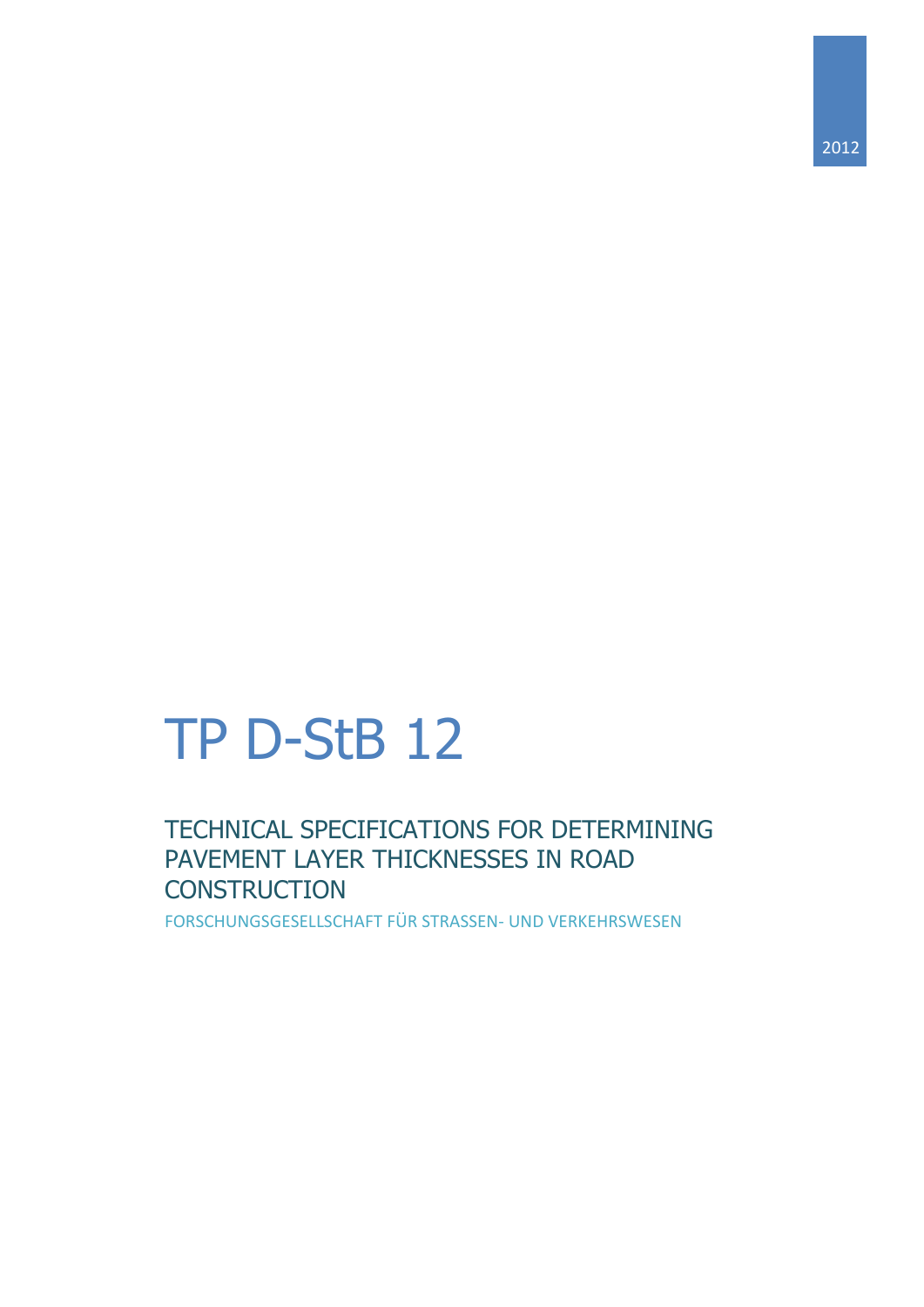# **Task force asphalt construction Technical committee: measurement methods**

#### **Working team: Development and application of measurement methods**

H e a d: Dr.-Ing. Michael S c h m a l z, Regenstauf Collaborators: Dr. Christian A n g s t, Oberbuchsiten Dipl.-Ing. Lothar D rü s c h n e r, Ilsede Dr.-Ing. Heinrich E l s, Bonn Dr.-Ing. Hans-Jörg E u l i t z, Wiesbaden Dr.-Ing. Peter K. G a u e r, Deidesheim Dr.-Ing. habil. Bernd G r ä t z, Darmstadt Dr.-Ing. Manfred H a s e, Pinneberg Dr.-Ing. Burghard H e r r, Hamburg Dr.-Ing. Carsten K a r c h e r, Karlsruhe Dr.-Ing Ingo N ö s l e r, Antwerpen Prof. Dr.-Ing. habil. Peter R e n k e n, Braunschweig Dr.-Ing. Viktor R o o t, Mörfelden-Walldorf Prof. Dr.-Ing. Kurt S c h e l l e n b e r g, Rottweil Ltd. Akad. Dir. Dr.-Ing. Thomas W ö r n e r, München

#### **Working team: nondestructive measurement methods**

H e a d: ORR Dipl.-Ing. Gudrun G o l k o w s k i, Bergisch Gladbach Collaborators: Herr Bernd D i e d r i c h s, Oldenburg Dipl.-Geophys. Jörg E n d o m, Hamburg Herr Ulrich L u x, Alling Dipl.-Ing. Wilhelm Ma u r e r, Dietingen Dipl.-Ing. (FH) M o t z k e, Köln Dipl.-Phys. Reinhardt N i c k o l, Halberstadt Dr.-Ing. Norbert W e i l a n d, Hanau Dr. Ing. Frank W e i s e, Berlin Prof. Dr. Reinhold W e i ß, Dresden

P r e l i m i n a r y o b s e r v a t i o n s:

The new German standard TP D-StB 12 is replacing the former version TP D-StB 89 and is following the specification DIN EN 12 697, part 36; DIN EN 13 863, part 1 and DIN EN 13863, part 3.

# **Contents**

| 2.2 Electromagnetic thickness measurements using pulse induction technology |
|-----------------------------------------------------------------------------|
|                                                                             |
|                                                                             |
|                                                                             |
|                                                                             |
|                                                                             |
|                                                                             |
|                                                                             |
| Appendix: Test report Electronic thickness measurement                      |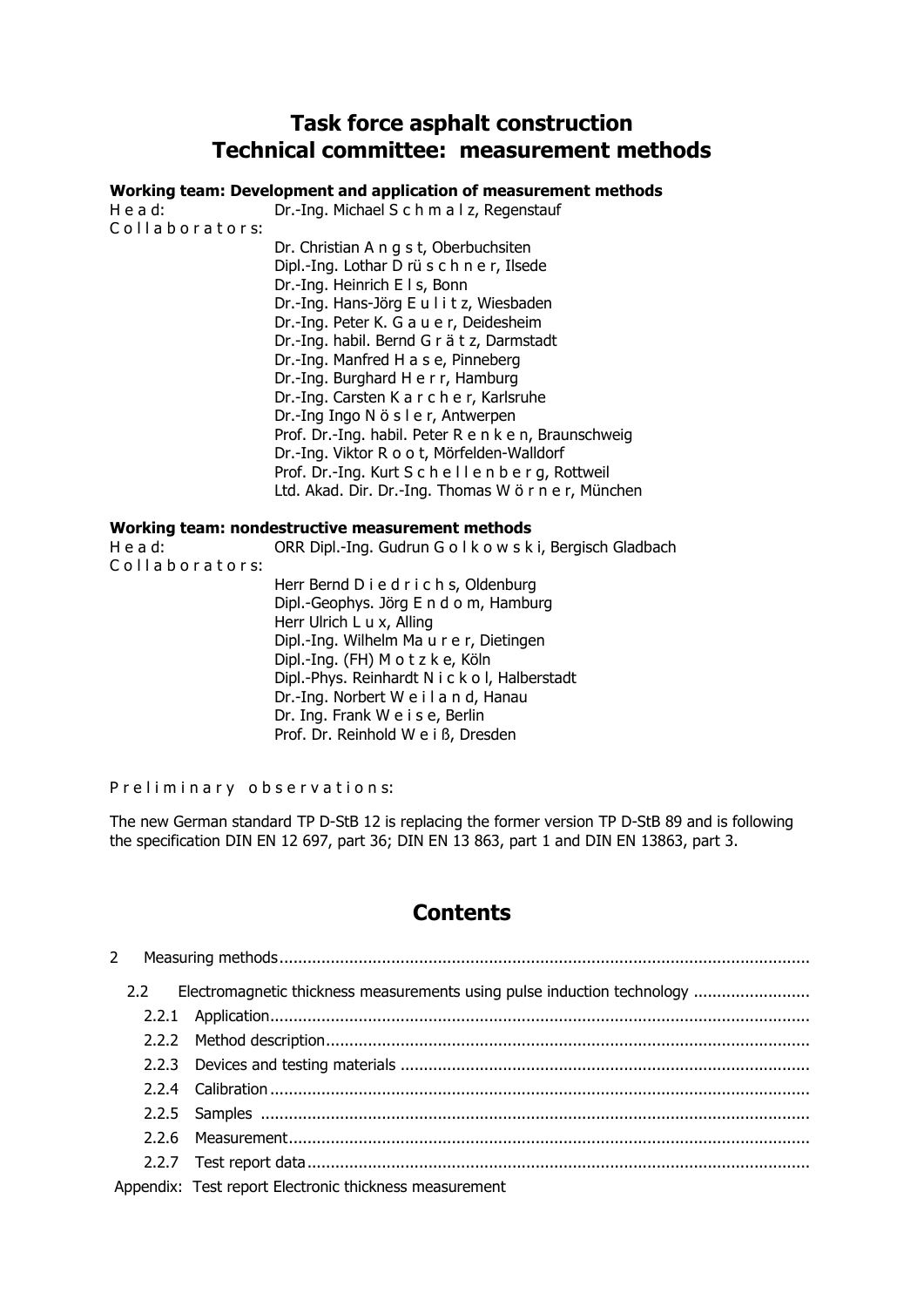# **English translation of Section 2.2 of the German TP D-StB 12 test specifications for determining pavement layer thicknesses in road construction<sup>1</sup>**

# **2.2 Electromagnetic thickness measurements using pulse induction technology**

# **2.2.1 Application**

This technology is applicable to asphaltic concrete pavement layers (also hot mix asphalt) and to base courses with cement binders<sup>2</sup>, unreinforced concrete pavements as well as to unbound aggregate layers without binders.

The maximum measurement depth is provided in the calibration protocol.

Weather-related limitations to utilization specified by manufacturers must be observed when using the measuring devices.

# **2.2.2 Method description**

This method measures the thickness of one or several layers above an electro conductive non-magnetic antipole (reflector) in asphalt layers and a magnetic antipole (reflector) in base courses with cement binders using pulse-induction technology (see figure 4).



#### **Figure 4: Electromagnetic thickness measurement using pulse induction technology**

**.** 

<sup>&</sup>lt;sup>1</sup> With minor supplementary amendments for the US

<sup>2</sup> In North America these are cement or fly-ash treated base material under the concrete or asphaltic concrete pavement layers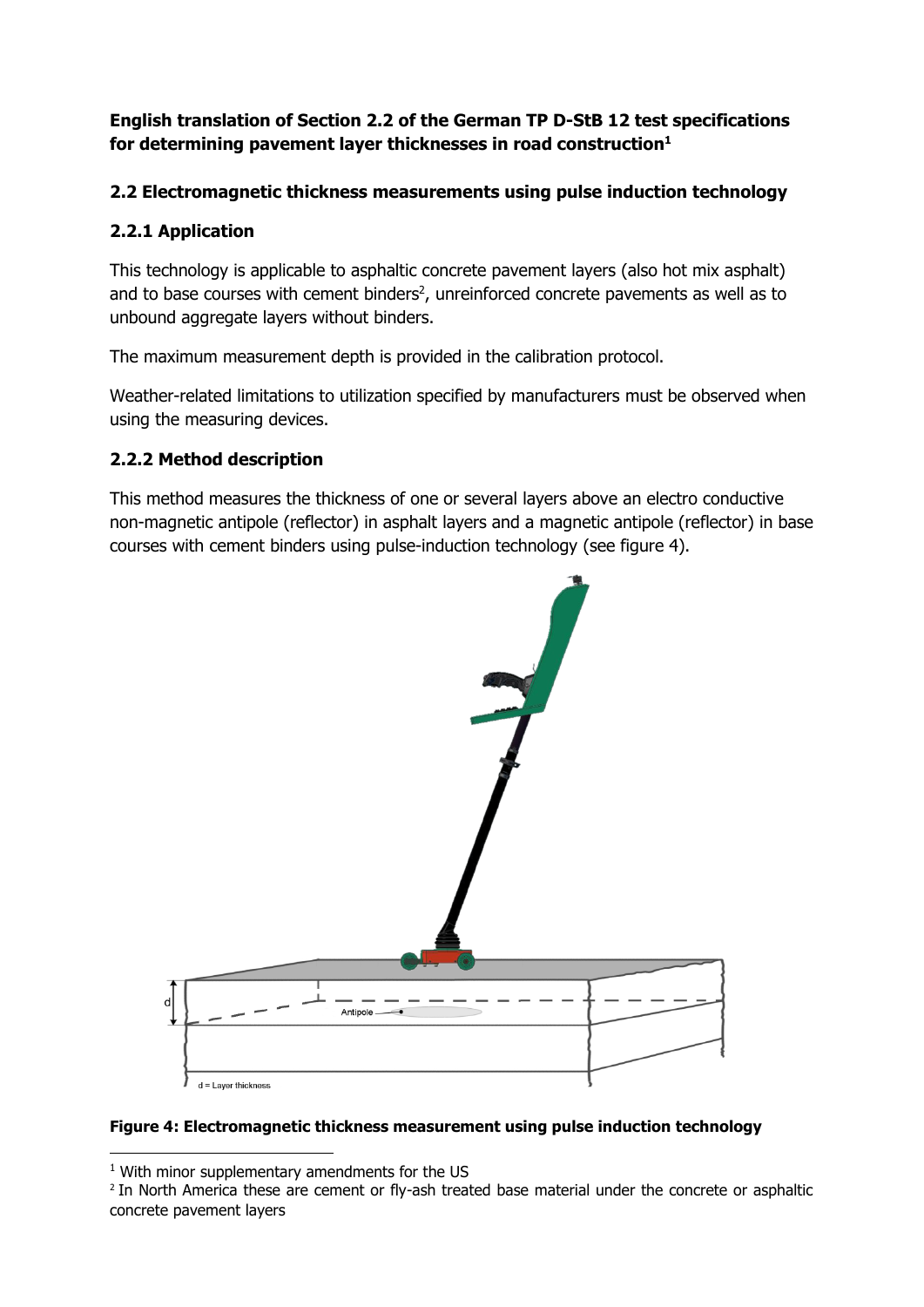A probe with a current-carrying coil and several sensors is positioned above the surface of the layer to be measured. When the flow of current in the coil is turned on and off briefly (pulses), the coil generates a time-dependent magnetic field that penetrates the layer. This magnetic field induces eddy currents in the antipole which decay and in turn generate a time-dependent magnetic field that is transmitted back to the probe. For better distinction, the field of the current-carrying coil is called "emission field" and that of the antipole "response field".

The sensors at the layer surface record the response field's rate of decay over time.

The measurement results take antipole thickness into account.

# **2.2.3 Devices and testing materials**

**.** 

- Electromagnetic thickness measuring device (pulse-induction technology)
- Antipoles of aluminum for asphalt pavements: minimum dimensions for foils and sheet metals 30 cm x 70 cm, minimum thickness of foils 100  $\mu$ m, minimum thickness of sheet metals 300 µm or circular plates of aluminum AlMg3/W19 with diameters and thicknesses for different measurement depths as defined by the manufacturer (see table below)
- Antipoles of sheet steel or coated scratchproof and alkali-resistant aluminum for layers with cement binders, unreinforced concrete pavements and for layers without binders: minimum dimensions 30 cm x 70 cm, minimum thickness of sheet steel 300 µm or coated circular plates of aluminum with diameters and thicknesses for different measurement depths as defined by the manufacturer (see table below)
- Antipoles for use on milled surfaces: circular plates of aluminum as defined by the manufacturer
- Antipoles with square dimensions of 33 cm x 33 cm or 16.5 cm x 16.5 cm may be used alternatively<sup>3</sup>

Preference is to be given to circular plates with diameters as listed below for the different measurement depths. The measured depths refer to the bottom side of the circular plates used.

<sup>&</sup>lt;sup>3</sup> Comment of MIT Mess- und Prüftechnik GmbH: traditionally only used in Southern Germany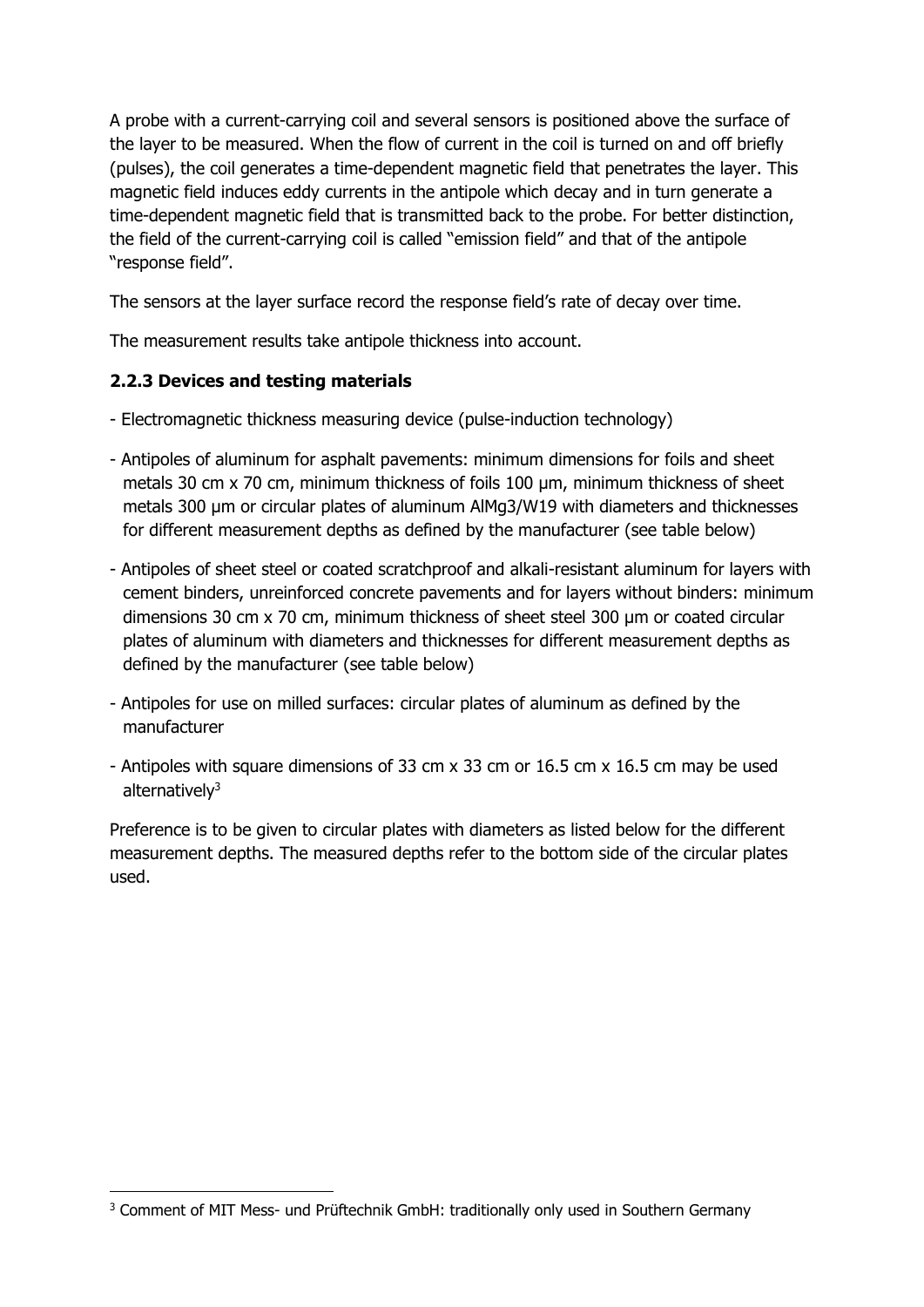**Table 1: Antipole dimensions in relation to maximum measurement depth including material description**

| <b>Designation</b> | <b>Maximum</b><br>measurement<br>depth | <b>Material description</b>                               |  |  |  |
|--------------------|----------------------------------------|-----------------------------------------------------------|--|--|--|
| AL 30x50           | 40 cm                                  | Rectangle                                                 |  |  |  |
| AL 30x60           | 50 cm                                  | Width: 30 cm                                              |  |  |  |
| AL 30x70           | 50 cm                                  | Length: 50 to 100 cm                                      |  |  |  |
| AL 30x 100         | 50 cm                                  | Material: aluminum; 0.100 to 0.300 mm                     |  |  |  |
| AL 33x33           | 40 cm                                  | Square: 33 x 33 cm or 16.5 x 16.5 cm                      |  |  |  |
| AL 16.5 x 16.5     | $30 \text{ cm}$                        | Material: aluminum; 0.100 to 0.300 mm                     |  |  |  |
| <b>AL RO 07</b>    | $12 \text{ cm}$                        |                                                           |  |  |  |
| <b>AL RO 12</b>    | 18 cm                                  | Circular plate $\infty$ 7 to 30 cm                        |  |  |  |
| <b>AL RO 30</b>    | 35 cm                                  | Material: aluminum; 0.5 to 1.0 mm                         |  |  |  |
| <b>ST RO 30</b>    | 35 cm                                  | Circular plate $\infty$ 30 cm<br>Material: steel; 0.65 mm |  |  |  |

# **2.2.4 Calibration**

Only thickness measuring devices with a valid calibration certificate may be used.

Thickness measuring devices must be calibrated when new and thereafter at yearly intervals. Calibration must be performed additionally after repairs and technical modifications. A certification of the current calibration (calibration protocol and calibration label) must be kept at the construction site.

Calibration may only be performed by a BASt<sup>4</sup>-authorized calibration institution.

For more detailed information on authorized calibration institutions and description of the calibration procedure visit:

[http://www.bast.de/DE/FB-S/Qualitaetsbewertung/Anerkennung/Kalibriestellen-](http://www.bast.de/DE/FB-S/Qualitaetsbewertung/Anerkennung/Kalibriestellen-Schichtdicke.html)[Schichtdicke.html](http://www.bast.de/DE/FB-S/Qualitaetsbewertung/Anerkennung/Kalibriestellen-Schichtdicke.html)

# **2.2.5 Samples**

**.** 

No sampling required.

# **2.2.6 Measurement**

Before starting the day's first measurement, the thickness measuring device's functionality must be tested. For this, the measuring device is passed over a layer with an integrated

<sup>4</sup> Abbreviation: BASt – German Federal Highway Research Institute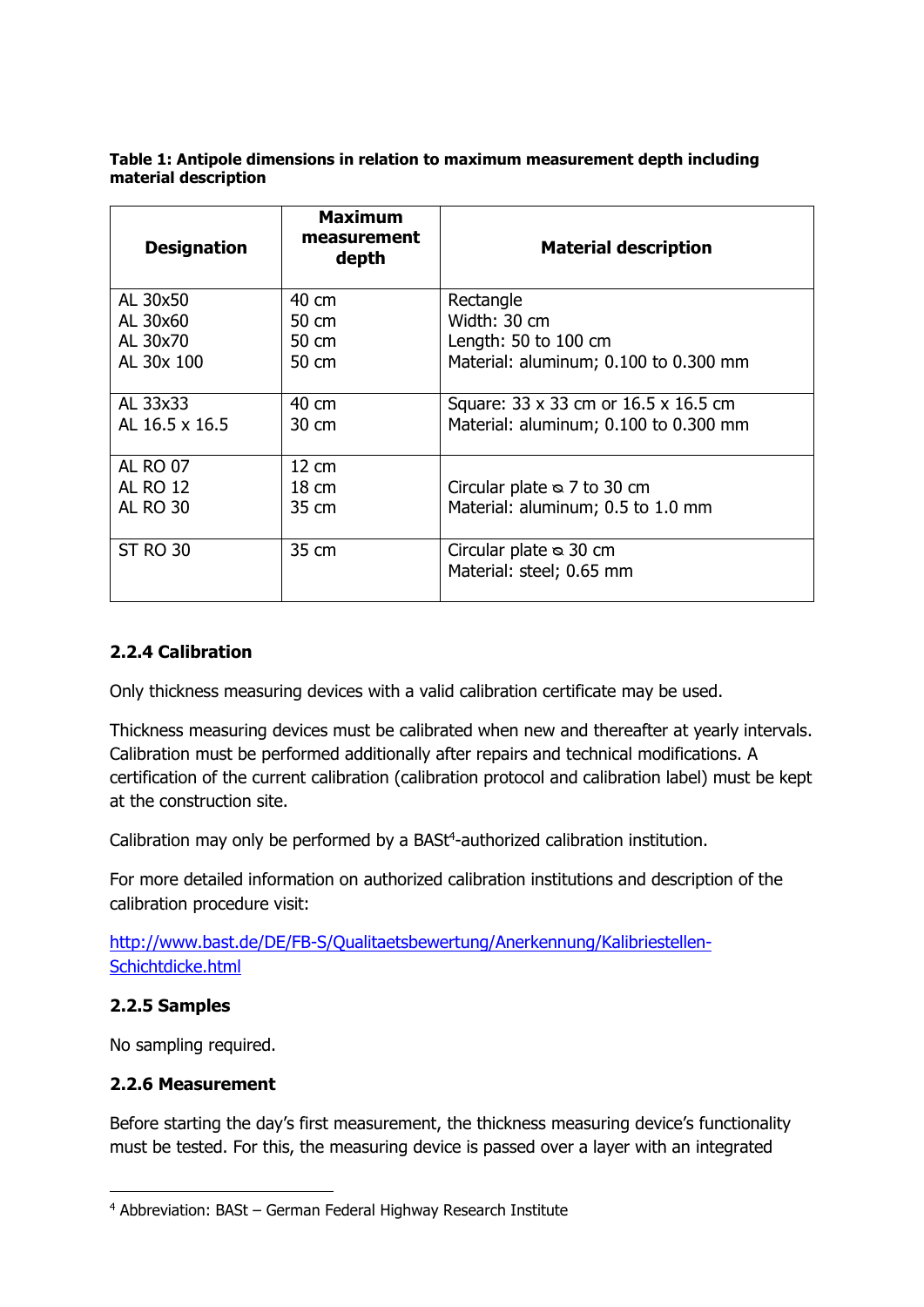reflector and the layer thickness determined. This is followed by another measurement at the same location using a non-metallic wheeled spacer that has the same geometry as the probe and increases the installed layer thickness by a defined amount. The difference between layer thickness measurement results with and without the spacer must not be more than the specified accuracy of the device plus  $1 \text{ mm}$ .<sup>5</sup> In case the deviation is higher, the measuring device must be sent to the manufacturer for validation.

During asphalt paving of traffic circulation areas as well as construction of base courses with cement binders and concrete paving, the antipoles are installed according to the schematic diagram in figure 2 and their positions marked to make them easier to find:

| Full road paving                                                       |        |             |        |  |  |  |
|------------------------------------------------------------------------|--------|-------------|--------|--|--|--|
|                                                                        | B<br>D | left        |        |  |  |  |
| $\mathsf T$<br>B<br>D<br>distance: 50 m                                |        | middle      |        |  |  |  |
| B<br>D                                                                 |        | right       |        |  |  |  |
| driving direction                                                      |        |             |        |  |  |  |
| $B =$ intermediate course<br>$D = surface course$<br>$T = base course$ |        |             |        |  |  |  |
| <b>Half road paving</b>                                                |        |             |        |  |  |  |
|                                                                        | B<br>D |             |        |  |  |  |
|                                                                        |        | B<br>Τ<br>D |        |  |  |  |
| $\mathsf{T}$<br>B<br>D<br>distance: 50 m                               |        |             |        |  |  |  |
| B<br>D                                                                 |        |             | B<br>D |  |  |  |

# **Figure 2: Layout drawing for the antipoles<sup>6</sup>**

1

They must be placed at the bed of the measurement site in an undamaged state, fully planar and fixed directly before each individual layer is installed **prior to** the spraying procedure. No metallic objects that cause interference with the measurements may be present within a radius of no less than one meter around the antipole. If multiple antipoles are placed at one measurement site, the distance from edge to edge of each antipole must be at least one meter. A minimum distance of one meter must also be kept from the curbside.

For layers without binders, sheet metal or circular plates must be used. Sheet metals are fixed to the base at each corner with a nail of stainless steel (length of the nails maximally 5 cm, diameter maximally 3 mm, distance from the edge maximally 2 cm), circular plates of steel can be fixed in their middle with a nail (stainless steel, length maximally 5 cm, diameter maximally 3 mm). It is not permitted to nail circular aluminum plates onto the base. Circular plates or self-adhesive foils can be used on asphalt layers. For layers of gap-graded asphalt mix, foils or circular plates with a minimum thickness of 150 µm must be used.

<sup>&</sup>lt;sup>5</sup> For MIT-SCAN-T2 devices:  $\pm 0.5\%$  of the measurement value + 1 mm (3/64 in)

<sup>&</sup>lt;sup>6</sup> The distance between two measuring points usually has to be 50 m. The relatable surface of one measurement has not to be more than  $500 \text{ m}^2$ . The distance between the measuring points can be reduced on local demands.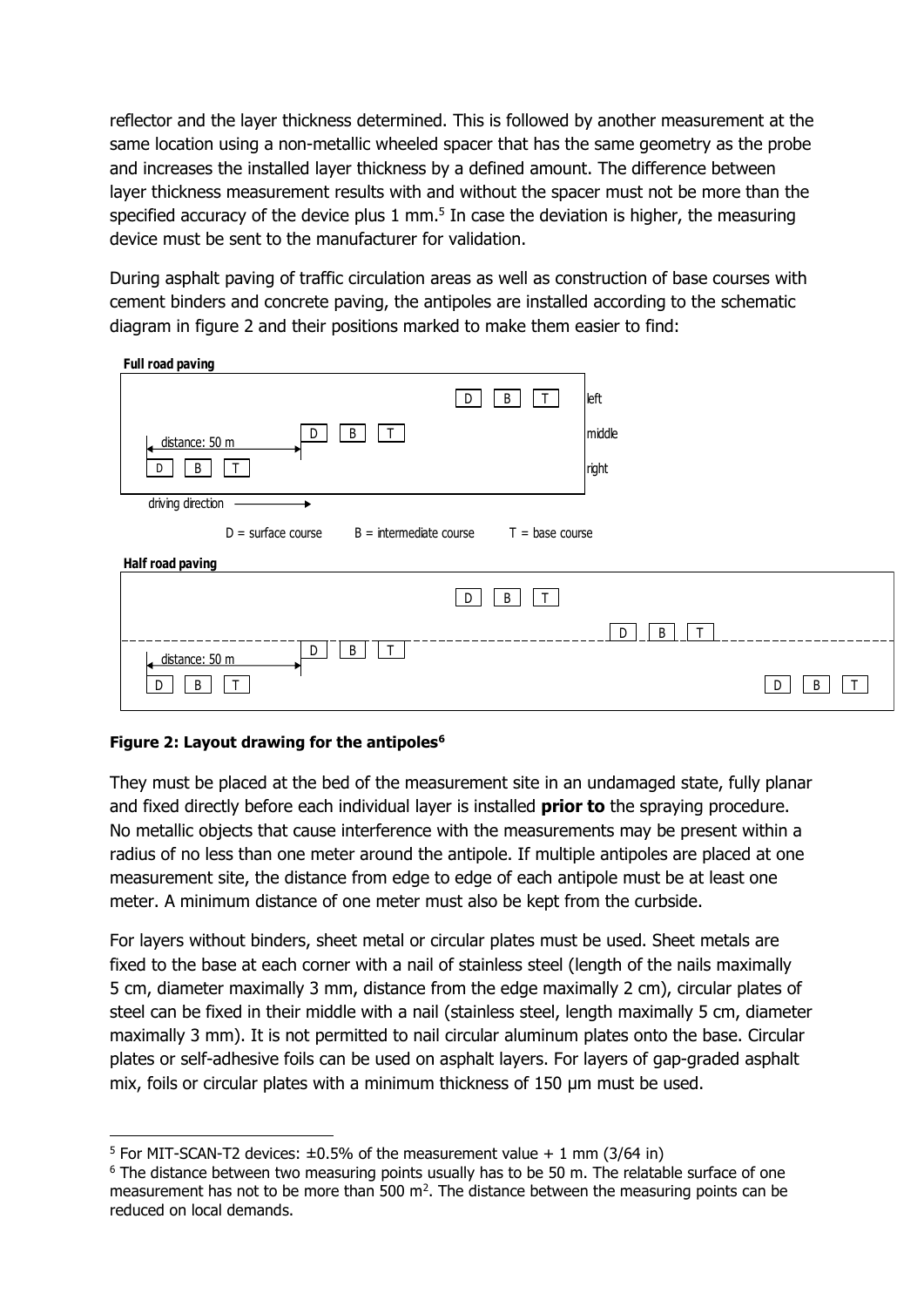Before measurement, the antipole must first be located and the antipole type correctly set up in the measuring device. For measurement, the measuring device is passed over the center of the antipole along a defined measurement path of 1.5 m length (path-controlled measurement). If rectangular foils and sheet metals are used, the device must pass over their center axes. The measurement direction is perpendicular to the long side of the foil, as a rule, this is transverse to the direction of traffic. The measurement direction is irrelevant for circular plates.

After paving multiple layers, the thickness of each individual layer is determined as shown in figure 3. Thickness values are rounded to 1 mm.

In layer thickness measurements of asphalt pavements, the value  $(M_3)$  measured over antipole 3 provides the thickness of the surfacing, and the thicknesses of the other layers are obtained with values  $M_1$  and  $M_2$  measured over antipoles 1 and 2, respectively, by subtraction (see figure 3).



**Figure 3: Measurement scheme for measurements with the pulse-induction technology on asphalt pavements**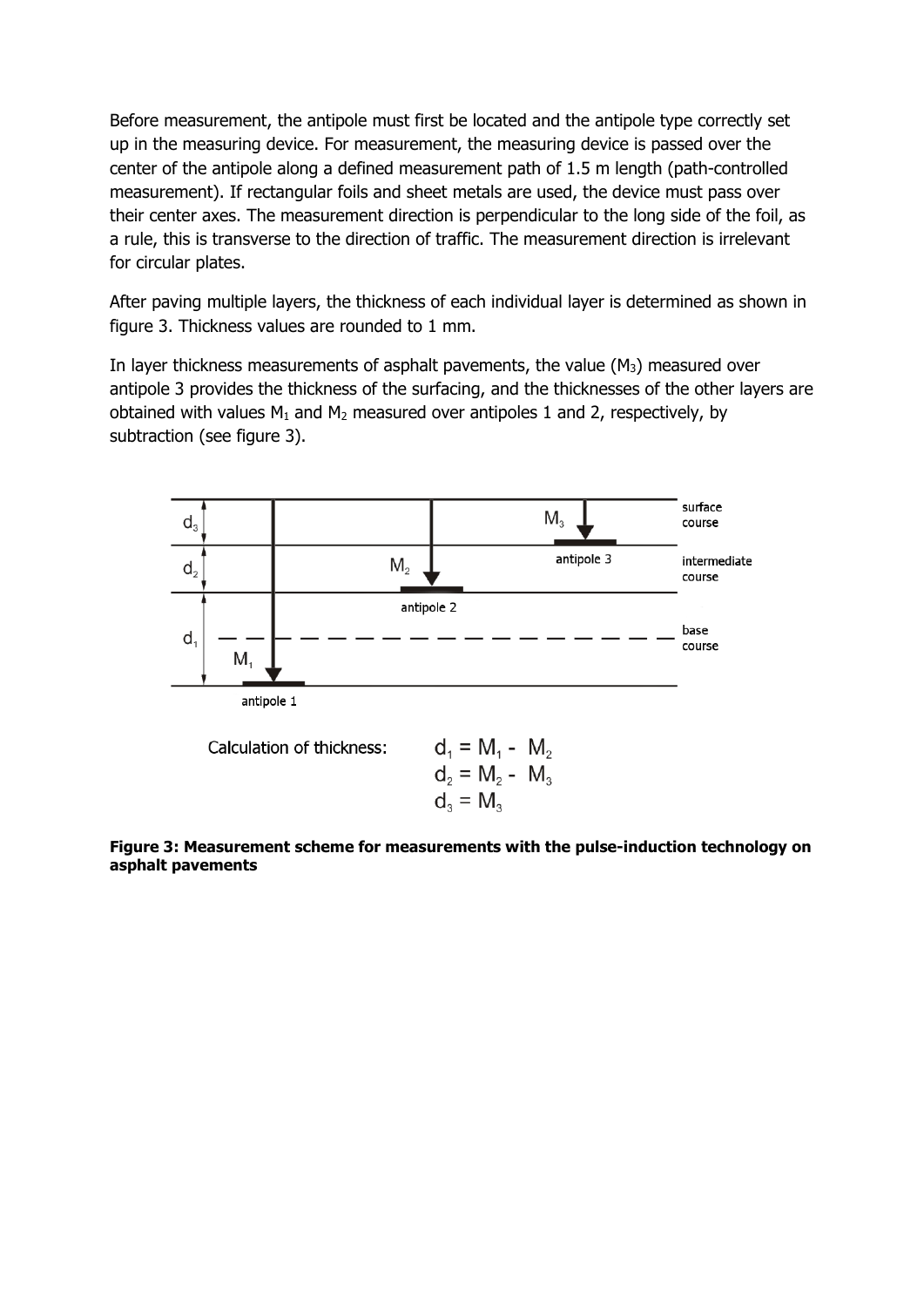In layer thickness measurements of concrete pavements, the value  $(M_1)$  measured over antipole 1 provides the thickness of the concrete pavement (upper and lower concrete) (see figure 4).



 $d_1 = M_1$ Calcuation of thickness:

**Figure 4: Measurement scheme for measurements with the pulse-induction technology on concrete pavements**

# **2.2.7 Test report data**

The test report must contain at least:

- Time and place of measurement
- Device model and last calibration date
- Antipoles used
- Position of the measuring points
- Results of the layer thickness measurements
- Comments (e.g. antipoles not found or damaged).

A blank form is included in appendix A (test report) for documentation of measurement results obtained with the electromagnetic thickness measuring method (pulse-induction technology).